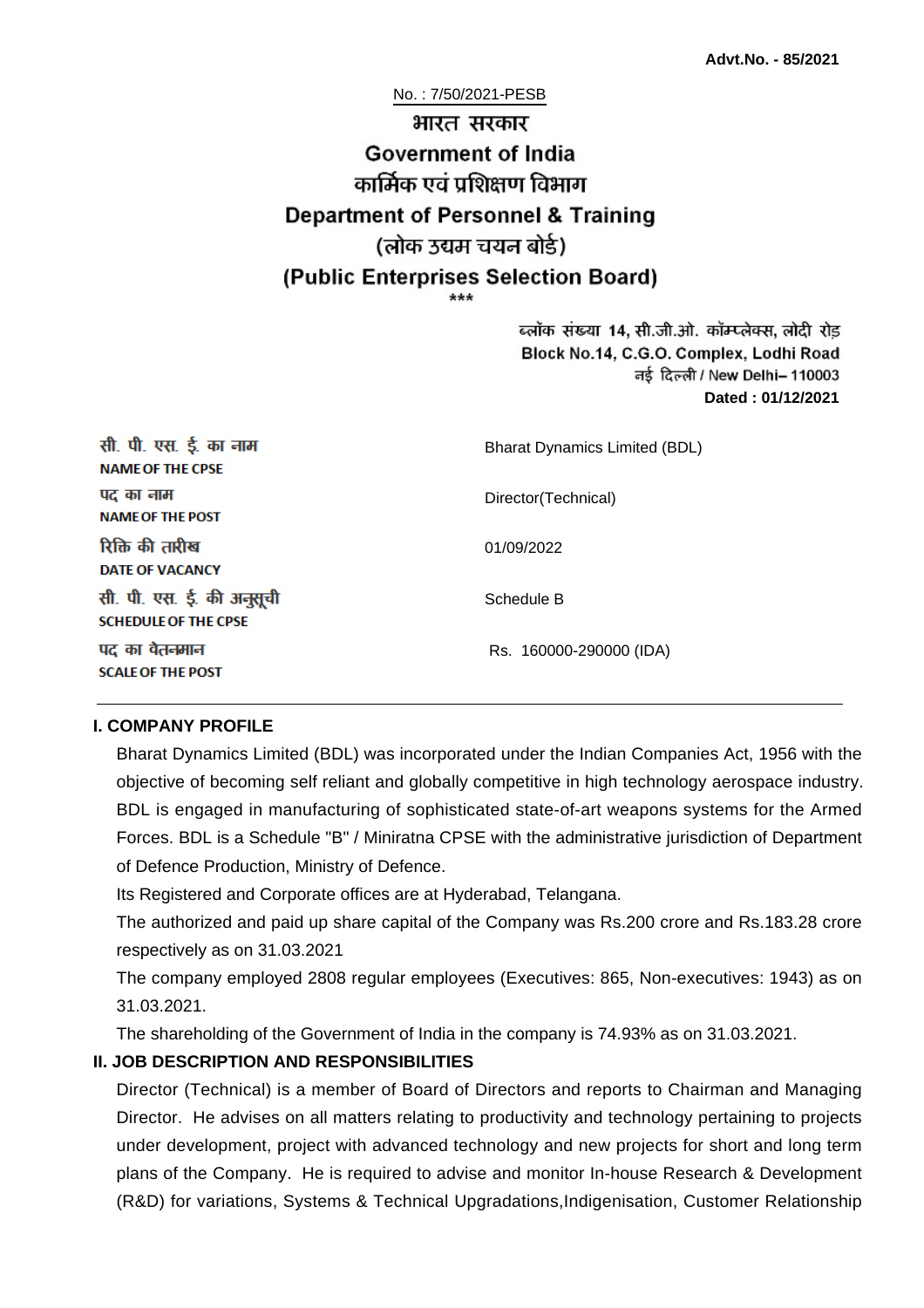Management and Project Management, promoting indigenisation under Atma Nirbhar Scheme of the Government.

# **III. ELIGIBILITY**

**1. AGE :** On the date of occurrence of vacancy (DOV)

| Age of superannuation 60 years |                                                                                             |                |                                                                                             |  |
|--------------------------------|---------------------------------------------------------------------------------------------|----------------|---------------------------------------------------------------------------------------------|--|
| <b>Internal</b>                |                                                                                             | <b>Others</b>  |                                                                                             |  |
| <b>Minimum</b>                 | <b>Maximum</b>                                                                              | <b>Minimum</b> | <b>Maximum</b>                                                                              |  |
| 40                             | 2 years residual service as on<br>the date of vacancy w.r.t. the<br>date of superannuation. | 40             | 3 years residual service as on<br>the date of vacancy w.r.t. the<br>date of superannuation. |  |

# **2. EMPLOYMENT STATUS:**

The applicant must, on the date of application, as well as on the date of interview, be employed in a regular capacity – and **not** in a contractual/ad-hoc capacity – in one of the followings:-

(a) Central Public Sector Enterprise (CPSE) (including a full-time functional Director in the Board of a CPSE);

(b) Central Government including the Armed Forces of the Union and All India Services;

(c) State Public Sector Enterprise (SPSE) where the annual turnover is \***Rs 1000 crore or more**;

(d) Private Sector in company where the annual turnover is **\*Rs 1000 crore or more**. **Preference would be given to candidates from listed companies.**

(\* The average audited annual turnover of three financial years preceding the calendar year in which the post is advertised shall be considered for applying the approved limits)

# **3. QUALIFICATION:**

The applicant should be an engineering graduate preferably in Mechanical/ Electronics/ Aeronautical/ Production Engineering with good academic record from a recognized University/ Institution.

Applicants holding MBA/ Post Graduate Diploma in management will have an added advantage.

# **4. EXPERIENCE:**

The applicant should have adequate experience at senior level of management in a large organization of repute, out of which at least five years during the last ten years should have been in dealing with missiles/ aerospace and R&D projects.

# **5. PAY SCALE:**

# **(a)Central Public Sector Enterprises-**

#### **Eligible Scale of Pay**

- (i) Rs. 6250-7475 (IDA) Pre 01/01/1992
- (ii) Rs. 8520-10050 (IDA) Post 01/01/1992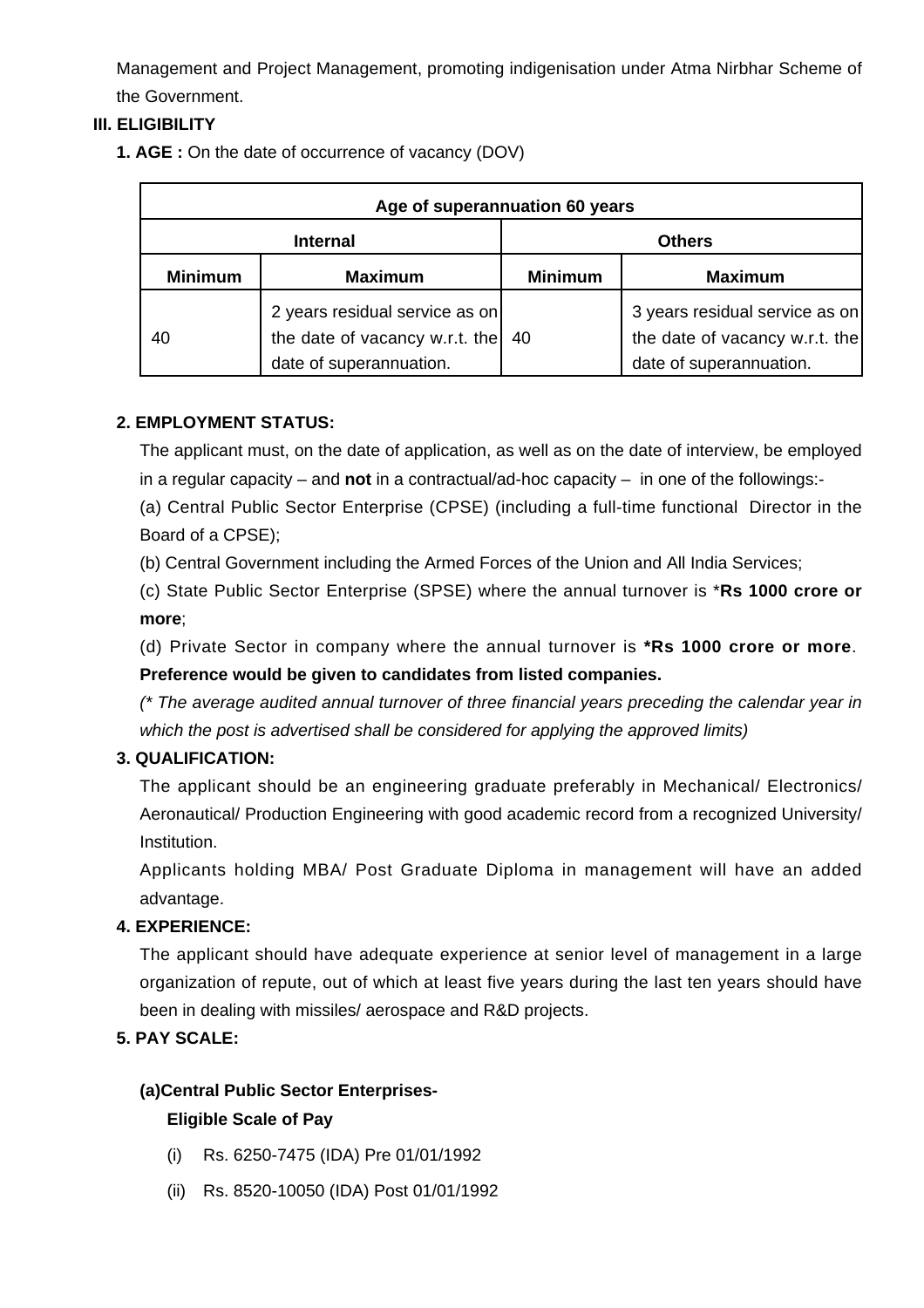- (iii) Rs. 18500-23900 (IDA) Post 01/01/1997
- (iv) Rs. 43200-66000 (IDA) Post 01/01/2007
- (v) Rs. 100000-260000 (IDA) Post 01.01.2017
- (vi) Rs. 14300-18300 (CDA) Pre-revised
- (vii) Rs. 37400-67000 + GP 8700 (CDA)
- (viii) Rs. 123100-215900 (Level 13) CDA

The minimum length of service required in the eligible scale will be one year for internal candidates, and two years for others as on the date of vacancy.

**(b)**

**(i) Applicants from Central Government / All India Services** should be holding a post of the level of Director in Government of India or carrying equivalent scale of pay on the date of application.

**(ii) Applicants from the Armed forces of the Union** should be holding a post of the level of Brigadier in the Army or equivalent rank in Navy/Air Force on the date of application.

**(c)**

 **Applicants from State Public Sector Enterprises/ Private Sector** should be working at Board level position or at least a post of the level immediately below the Board level on the date of application.

# **6. CONDITION OF IMMEDIATE ABSORPTION FOR CENTRAL GOVERNMENT OFFICERS**

Central Government Officers, including those of the Armed Forces of the Union and the All India Services, will be eligible for consideration only on immediate absorption basis.

# **IV. DURATION OF APPOINTMENT**

The appointment shall be for a period of five years from the date of joining or upto the date of superannuation or until further orders, whichever is earlier.

# **V. SUBMISSION OF APPLICATIONS**

# **Applicants should submit their applications on-line only as per the format.**

1. The applicants should submit their applications through proper channel as follows:

(a) Government Officers, including those of the Armed Forces of the Union and All India Services: through Cadre Controlling authority;

- (b) CMDs/MDs/Functional Directors in CPSE: through the concerned Administrative Ministry;
- (c) Below Board level in CPSE: through the concerned CPSE;

(d) CMDs/MDs/Functional Directors in State PSE: through the concerned Administrative Secretary and Cadre Controlling Authority, if any, of the State Government;

- (e) Below Board level in SPSE: through the concerned SPSE.
- (f) Private Sector: directly to the PESB.
- 2. Applicants from Private Sector must submit the following documents along with the application form: (a) Annual Reports of the Company in which currently working for the 3 financial years preceding the calendar year in which the post is advertised **(please provide URL or attach/enclose copies);**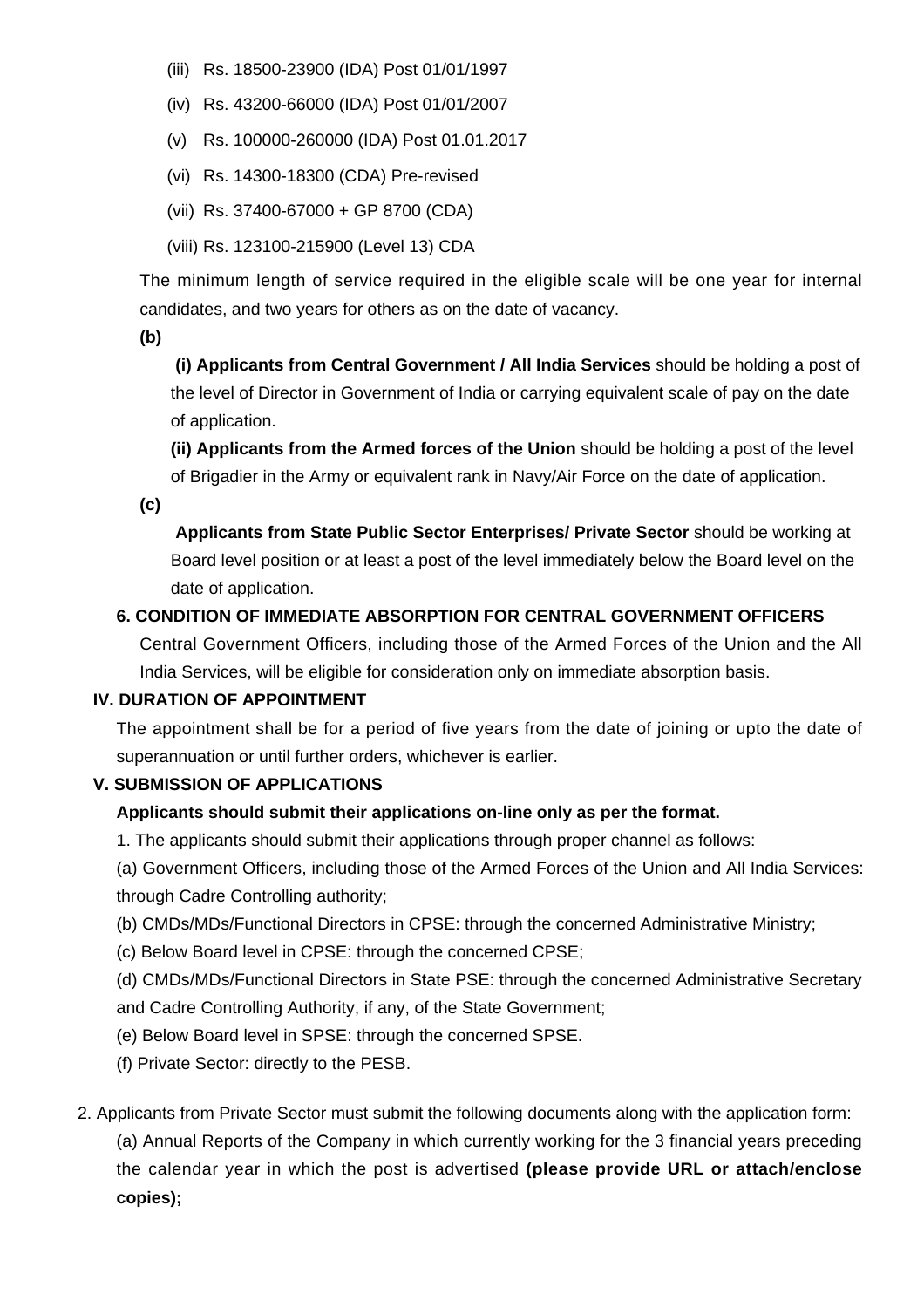(b) Whether the company is listed or not; if yes, the documentary proof **(please provide URL or attach/enclose copies);**

(c) Evidence of working at Board level or at least a post of the level immediately below the Board level;

(d) Self-attested copies of documents in support of age and qualifications;

(e) Relevant Jobs handled in the past with details.

# **VI. UNDERTAKING BY THE APPLICANT**

An applicant has to give an undertaking as a part of the application that he/she will join the post, if selected. If an applicant does not give such undertaking, the application would be rejected.

# **1. For candidates from Central Government/Armed Forces of the Union/ All India Services**

(a) The appointment is on immediate absorption basis.

(b) If a candidate conveys his/her unwillingness to join after the interview is held, he/she would be debarred for a period of two years from the date of interview, for being considered for a Board level post in any CPSE.

(c) Further, if a candidate conveys his/her unwillingness to join after the issue of offer of appointment, he/she would be debarred for a period of two years from the date of offer of appointment for being considered for a Board level post in any CPSE.

# **2. For candidates from CPSE**

a. If a candidate conveys his/her unwillingness to join after the interview is held, he/she would be debarred for a period of two years from the date of interview, for being considered for a Board level post in any CPSE other than the one to which the candidate belongs.

b. Further, if a candidate conveys his/her unwillingness to join after the issue of offer of appointment, he/she would be debarred for a period of two years from the date of offer of appointment for being considered for a Board level post in any CPSE other than the one to which the candidate belongs.

# **3. For candidates from SPSE/ Private Sector**

a. If a candidate conveys his/her unwillingness to join after the interview is held, he/she would be debarred for a period of two years from the date of interview, for being considered for a Board level post in any CPSE.

b. Further, if a candidate conveys his/her unwillingness to join after the issue of offer of appointment, he/she would be debarred for a period of two years from the date of offer of appointment for being considered for a Board level post in any CPSE.

**4.** In the above cases, no request for relaxation or otherwise would be entertained.

# **VII. THE APPLICANTS CAN EITHER**

a) fill up the **Application Form online only** against this Job Description on the website of PESB http://pesb.gov.in/ and thereafter **forward it online**, as specified in para V(1);

Or

(b) fill up the **Application Form online only** against this Job Description on the website of PESB http://pesb.gov.in/, take a printout and send it offline, as specified in para V(1).

# **Last time/date of receipt of complete application duly forwarded to PESB is by 15.00 hours on**